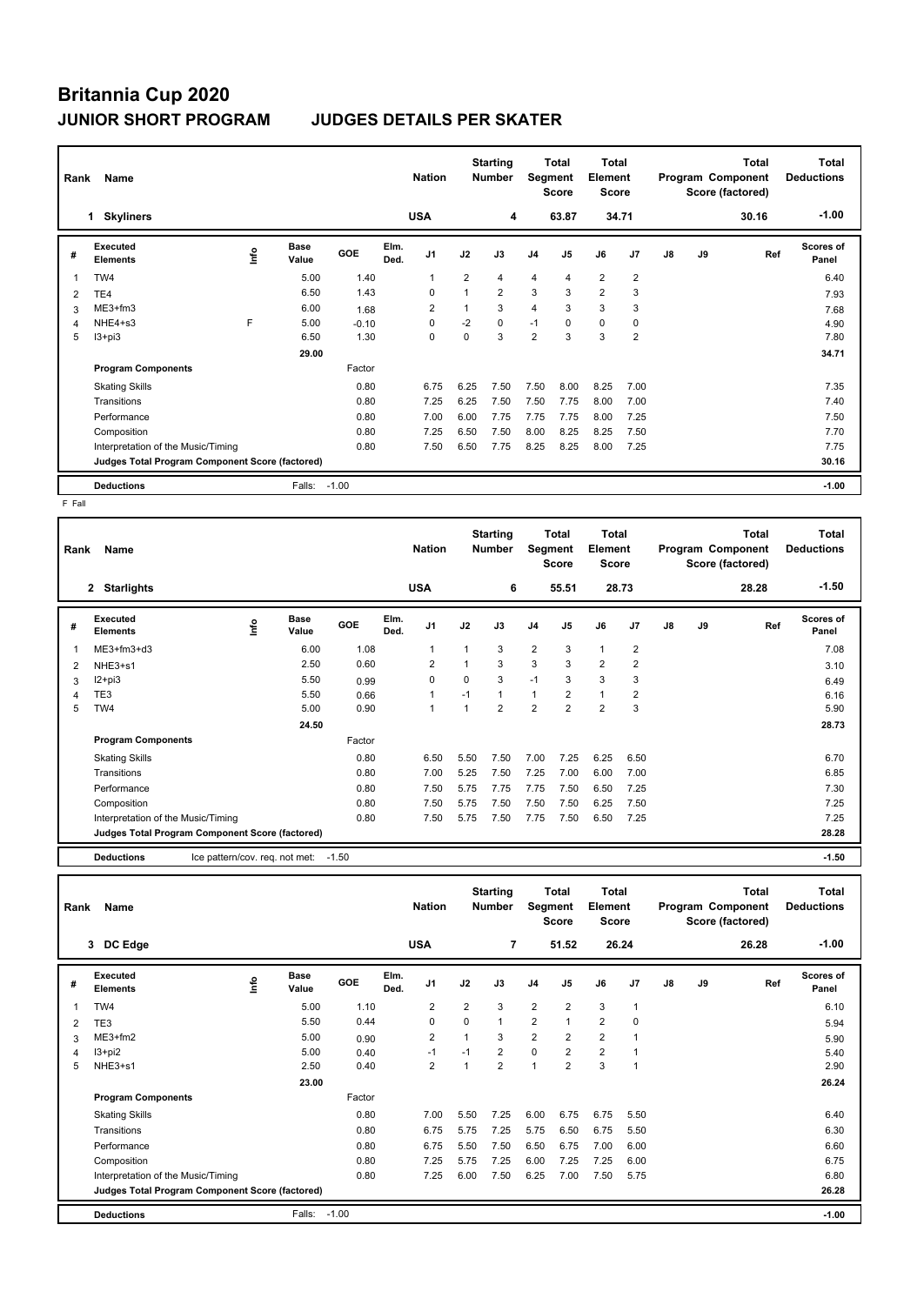# **Britannia Cup 2020 JUNIOR SHORT PROGRAM JUDGES DETAILS PER SKATER**

| Rank           | Name                                            |    |                      | <b>Nation</b> |              | <b>Starting</b><br><b>Number</b> | Segment  | Total<br><b>Score</b> | Total<br>Element<br><b>Score</b> |                |                |                | Total<br>Program Component<br>Score (factored) | <b>Total</b><br><b>Deductions</b> |       |                           |
|----------------|-------------------------------------------------|----|----------------------|---------------|--------------|----------------------------------|----------|-----------------------|----------------------------------|----------------|----------------|----------------|------------------------------------------------|-----------------------------------|-------|---------------------------|
|                | 4 Hot Shivers                                   |    |                      |               |              | <b>ITA</b>                       |          | $\mathbf{2}$          |                                  | 45.91          |                | 23.59          |                                                |                                   | 23.32 | $-1.00$                   |
| #              | Executed<br><b>Elements</b>                     | ۴ů | <b>Base</b><br>Value | GOE           | Elm.<br>Ded. | J <sub>1</sub>                   | J2       | J3                    | J <sub>4</sub>                   | J5             | J6             | J7             | J8                                             | J9                                | Ref   | <b>Scores of</b><br>Panel |
| 1              | TW4                                             |    | 5.00                 | 1.00          |              | $\overline{1}$                   | 1        | $\overline{2}$        | 3                                | 3              | $\overline{2}$ | $\overline{2}$ |                                                |                                   |       | 6.00                      |
| $\overline{2}$ | TE <sub>1</sub>                                 |    | 2.50                 | 0.00          |              | $-1$                             | $-1$     | $-1$                  | $\mathbf{1}$                     |                | $\mathbf{1}$   | 0              |                                                |                                   |       | 2.50                      |
| 3              | ME3+fm2                                         |    | 5.00                 | 0.60          |              | 1                                | $\Omega$ | $\overline{2}$        | 3                                | $\overline{2}$ | $\mathbf{1}$   | 0              |                                                |                                   |       | 5.60                      |
| 4              | NHE4+s2                                         | E  | 4.00                 | $-0.56$       |              | $-1$                             | $-2$     | $-2$                  | $-1$                             | $-2$           | $-1$           | $-1$           |                                                |                                   |       | 3.44                      |
| 5              | $12+pi3$                                        |    | 5.50                 | 0.55          |              | $\mathbf 0$                      | $-1$     | $\overline{2}$        | 0                                | $\overline{2}$ | $\overline{2}$ | $\overline{1}$ |                                                |                                   |       | 6.05                      |
|                |                                                 |    | 22.00                |               |              |                                  |          |                       |                                  |                |                |                |                                                |                                   |       | 23.59                     |
|                | <b>Program Components</b>                       |    |                      | Factor        |              |                                  |          |                       |                                  |                |                |                |                                                |                                   |       |                           |
|                | <b>Skating Skills</b>                           |    |                      | 0.80          |              | 6.00                             | 4.50     | 5.50                  | 5.75                             | 5.50           | 6.25           | 5.50           |                                                |                                   |       | 5.65                      |
|                | Transitions                                     |    |                      | 0.80          |              | 6.25                             | 4.75     | 5.25                  | 5.75                             | 5.00           | 6.25           | 5.25           |                                                |                                   |       | 5.50                      |
|                | Performance                                     |    |                      | 0.80          |              | 6.00                             | 4.75     | 5.50                  | 6.25                             | 5.50           | 6.50           | 5.75           |                                                |                                   |       | 5.80                      |
|                | Composition                                     |    |                      | 0.80          |              | 6.75                             | 5.00     | 5.75                  | 6.50                             | 5.75           | 6.50           | 6.00           |                                                |                                   |       | 6.10                      |
|                | Interpretation of the Music/Timing              |    |                      | 0.80          |              | 6.75                             | 5.00     | 5.75                  | 6.50                             | 5.75           | 6.75           | 5.75           |                                                |                                   |       | 6.10                      |
|                | Judges Total Program Component Score (factored) |    |                      |               |              |                                  |          |                       |                                  |                |                |                |                                                |                                   |       | 23.32                     |
|                | <b>Deductions</b>                               |    | Falls:               | $-1.00$       |              |                                  |          |                       |                                  |                |                |                |                                                |                                   |       | $-1.00$                   |

 $F$  Fall

| Rank | Name                                            |      | <b>Nation</b>        |        | <b>Starting</b><br><b>Number</b> | Segment        | Total<br><b>Score</b> | <b>Total</b><br>Element<br><b>Score</b> |                |                |                | <b>Total</b><br>Program Component<br>Score (factored) | <b>Total</b><br><b>Deductions</b> |    |       |                    |
|------|-------------------------------------------------|------|----------------------|--------|----------------------------------|----------------|-----------------------|-----------------------------------------|----------------|----------------|----------------|-------------------------------------------------------|-----------------------------------|----|-------|--------------------|
|      | 5<br><b>Team Estreija</b>                       |      |                      |        |                                  | <b>FIN</b>     |                       | 5                                       |                | 44.98          |                | 21.34                                                 |                                   |    | 23.64 | 0.00               |
| #    | Executed<br><b>Elements</b>                     | ١nfo | <b>Base</b><br>Value | GOE    | Elm.<br>Ded.                     | J <sub>1</sub> | J2                    | J3                                      | J <sub>4</sub> | J <sub>5</sub> | J6             | J7                                                    | J8                                | J9 | Ref   | Scores of<br>Panel |
| 1    | $13 + pi2$                                      |      | 5.00                 | 0.60   |                                  | 0              | 1                     | 3                                       | $-2$           | $\mathbf{1}$   | $\overline{2}$ | $\overline{2}$                                        |                                   |    |       | 5.60               |
| 2    | TE <sub>2</sub>                                 |      | 4.00                 | 0.16   |                                  | -1             | 0                     | $-2$                                    | $\mathbf 0$    | 2              | $\mathbf{1}$   | 0                                                     |                                   |    |       | 4.16               |
| 3    | $ME2+fm2$                                       |      | 4.00                 | 0.00   |                                  | -1             | $\Omega$              | $-1$                                    | $-1$           | 0              | $\mathbf 0$    | 1                                                     |                                   |    |       | 4.00               |
| 4    | NHE4+s1                                         |      | 3.00                 | 0.18   |                                  | 1              | 0                     | $\mathbf{1}$                            | $\mathbf 0$    | $\mathbf{1}$   | $\mathbf{1}$   | $\mathbf 0$                                           |                                   |    |       | 3.18               |
| 5    | TW <sub>3</sub>                                 |      | 4.00                 | 0.40   |                                  | $\mathbf{1}$   | 1                     | 0                                       | $\overline{1}$ | $\overline{1}$ | $\overline{2}$ | $\overline{1}$                                        |                                   |    |       | 4.40               |
|      |                                                 |      | 20.00                |        |                                  |                |                       |                                         |                |                |                |                                                       |                                   |    |       | 21.34              |
|      | <b>Program Components</b>                       |      |                      | Factor |                                  |                |                       |                                         |                |                |                |                                                       |                                   |    |       |                    |
|      | <b>Skating Skills</b>                           |      |                      | 0.80   |                                  | 6.50           | 5.25                  | 6.75                                    | 4.75           | 5.75           | 5.75           | 4.75                                                  |                                   |    |       | 5.60               |
|      | Transitions                                     |      |                      | 0.80   |                                  | 7.25           | 5.50                  | 6.75                                    | 5.50           | 5.75           | 5.75           | 4.75                                                  |                                   |    |       | 5.85               |
|      | Performance                                     |      |                      | 0.80   |                                  | 7.00           | 5.50                  | 6.75                                    | 5.25           | 6.25           | 6.00           | 5.25                                                  |                                   |    |       | 5.95               |
|      | Composition                                     |      |                      | 0.80   |                                  | 7.25           | 5.75                  | 6.50                                    | 5.50           | 6.50           | 6.25           | 5.50                                                  |                                   |    |       | 6.10               |
|      | Interpretation of the Music/Timing              |      |                      | 0.80   |                                  | 7.25           | 5.75                  | 6.50                                    | 5.25           | 6.50           | 6.25           | 5.25                                                  |                                   |    |       | 6.05               |
|      | Judges Total Program Component Score (factored) |      |                      |        |                                  |                |                       |                                         |                |                |                |                                                       |                                   |    |       | 23.64              |
|      | <b>Deductions</b>                               |      |                      |        |                                  |                |                       |                                         |                |                |                |                                                       |                                   |    |       | 0.00               |

| Rank | Name                                            |      |                      |         | <b>Nation</b> |                | <b>Starting</b><br><b>Number</b> | Segment        | Total<br><b>Score</b> | Total<br>Element<br><b>Score</b> |          |                |    | <b>Total</b><br>Program Component<br>Score (factored) | Total<br><b>Deductions</b> |                    |
|------|-------------------------------------------------|------|----------------------|---------|---------------|----------------|----------------------------------|----------------|-----------------------|----------------------------------|----------|----------------|----|-------------------------------------------------------|----------------------------|--------------------|
|      | <b>Les Chrysalides</b><br>6                     |      |                      |         |               | <b>FRA</b>     |                                  | 3              |                       | 32.97                            |          | 16.41          |    |                                                       | 17.56                      | $-1.00$            |
| #    | Executed<br><b>Elements</b>                     | ١nf٥ | <b>Base</b><br>Value | GOE     | Elm.<br>Ded.  | J <sub>1</sub> | J2                               | J3             | J <sub>4</sub>        | J <sub>5</sub>                   | J6       | J <sub>7</sub> | J8 | J9                                                    | Ref                        | Scores of<br>Panel |
| 1    | TW <sub>2</sub>                                 |      | 3.00                 | 0.18    |               | $-2$           | 0                                | $\overline{2}$ | $\mathbf 0$           | $\mathbf{1}$                     | 1        | 1              |    |                                                       |                            | 3.18               |
| 2    | TE <sub>2</sub>                                 |      | 4.00                 | $-0.40$ |               | $-1$           | $-2$                             | $\mathbf 0$    | $-2$                  | $-1$                             | 0        | $-1$           |    |                                                       |                            | 3.60               |
| 3    | $12+pi2$                                        |      | 4.00                 | $-0.48$ |               | $-2$           | $-1$                             | $-1$           | $-2$                  | $-2$                             | 1        | 0              |    |                                                       |                            | 3.52               |
| 4    | $ME2+fm2$                                       |      | 4.00                 | 0.16    |               | $\Omega$       | $-1$                             | $\overline{2}$ | $\mathbf{1}$          | $\overline{2}$                   | $\Omega$ | $-1$           |    |                                                       |                            | 4.16               |
| 5    | NHE3+s1                                         | E    | 2.50                 | $-0.55$ |               | $-3$           | $-2$                             | $-1$           | $-2$                  | $-3$                             | $-2$     | $-2$           |    |                                                       |                            | 1.95               |
|      |                                                 |      | 17.50                |         |               |                |                                  |                |                       |                                  |          |                |    |                                                       |                            | 16.41              |
|      | <b>Program Components</b>                       |      |                      | Factor  |               |                |                                  |                |                       |                                  |          |                |    |                                                       |                            |                    |
|      | <b>Skating Skills</b>                           |      |                      | 0.80    |               | 5.00           | 3.75                             | 4.00           | 4.00                  | 4.25                             | 5.25     | 3.75           |    |                                                       |                            | 4.20               |
|      | Transitions                                     |      |                      | 0.80    |               | 5.50           | 4.00                             | 4.00           | 3.50                  | 4.00                             | 5.00     | 3.75           |    |                                                       |                            | 4.15               |
|      | Performance                                     |      |                      | 0.80    |               | 4.75           | 3.75                             | 4.50           | 4.00                  | 4.75                             | 5.25     | 4.25           |    |                                                       |                            | 4.45               |
|      | Composition                                     |      |                      | 0.80    |               | 5.50           | 4.00                             | 4.25           | 4.50                  | 4.75                             | 5.50     | 4.50           |    |                                                       |                            | 4.70               |
|      | Interpretation of the Music/Timing              |      |                      | 0.80    |               | 5.00           | 4.25                             | 4.25           | 4.25                  | 4.50                             | 5.75     | 4.25           |    |                                                       |                            | 4.45               |
|      | Judges Total Program Component Score (factored) |      |                      |         |               |                |                                  |                |                       |                                  |          |                |    |                                                       |                            | 17.56              |
|      | <b>Deductions</b>                               |      | Falls:               | $-1.00$ |               |                |                                  |                |                       |                                  |          |                |    |                                                       |                            | $-1.00$            |

F Fall